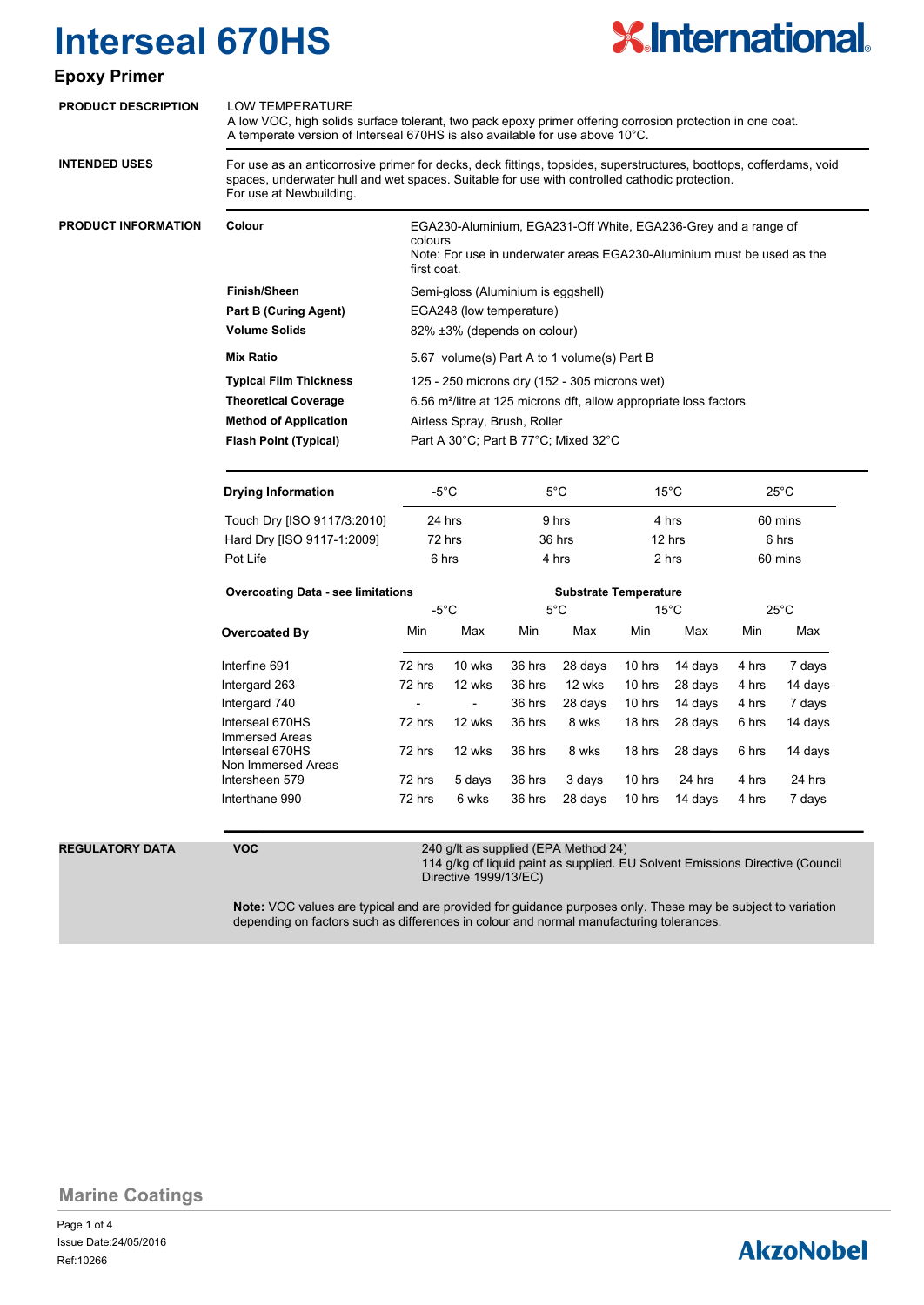

**Epoxy Primer**

**CERTIFICATION**

When used as part of an approved scheme, this product has the following certification:

- Fire Resistance Marine Equipment Directive compliant
- Fire Resistance Smoke & Toxicity (Exova Warringtonfire)
- Fire Resistance Surface Spread of Flame (Exova Warringtonfire)
- Fire Resistance Surface Spread of Flame (WFR) (BS476:Part 7)

Consult your local representative for details.

**COMPATIBILITY**

**SURFACE PREPARATIONS**

**SYSTEMS AND Consult your local representative for the system best suited for the surfaces to be protected.** 

### Use in accordance with the standard Worldwide Marine Specifications.

All surfaces to be coated must be clean, dry and free from contamination. High pressure fresh water wash or fresh water wash, as appropriate, and remove all oil or grease, soluble contaminants and other foreign matter in accordance with SSPC-SP1 solvent cleaning.

#### **NEWBUILDING**

Where necessary, remove weld spatter and smooth weld seams and sharp edges.

Weld seams and areas of shop primer damage or breakdown should be blast cleaned to Sa2½ (ISO 8501-1:2007). Intact, approved, shop primers must be clean, dry and free from soluble salts and any other surface contaminants. Unapproved shop primers will require complete removal by blast cleaning to Sa2½ (ISO 8501-1:2007). In some cases sweep blasting to a defined International Paint standard (eg AS2 or AS3) may be acceptable. Consult your International Paint representative for specific recommendations.

Consult your local representative for specific recommendations.

**Marine Coatings**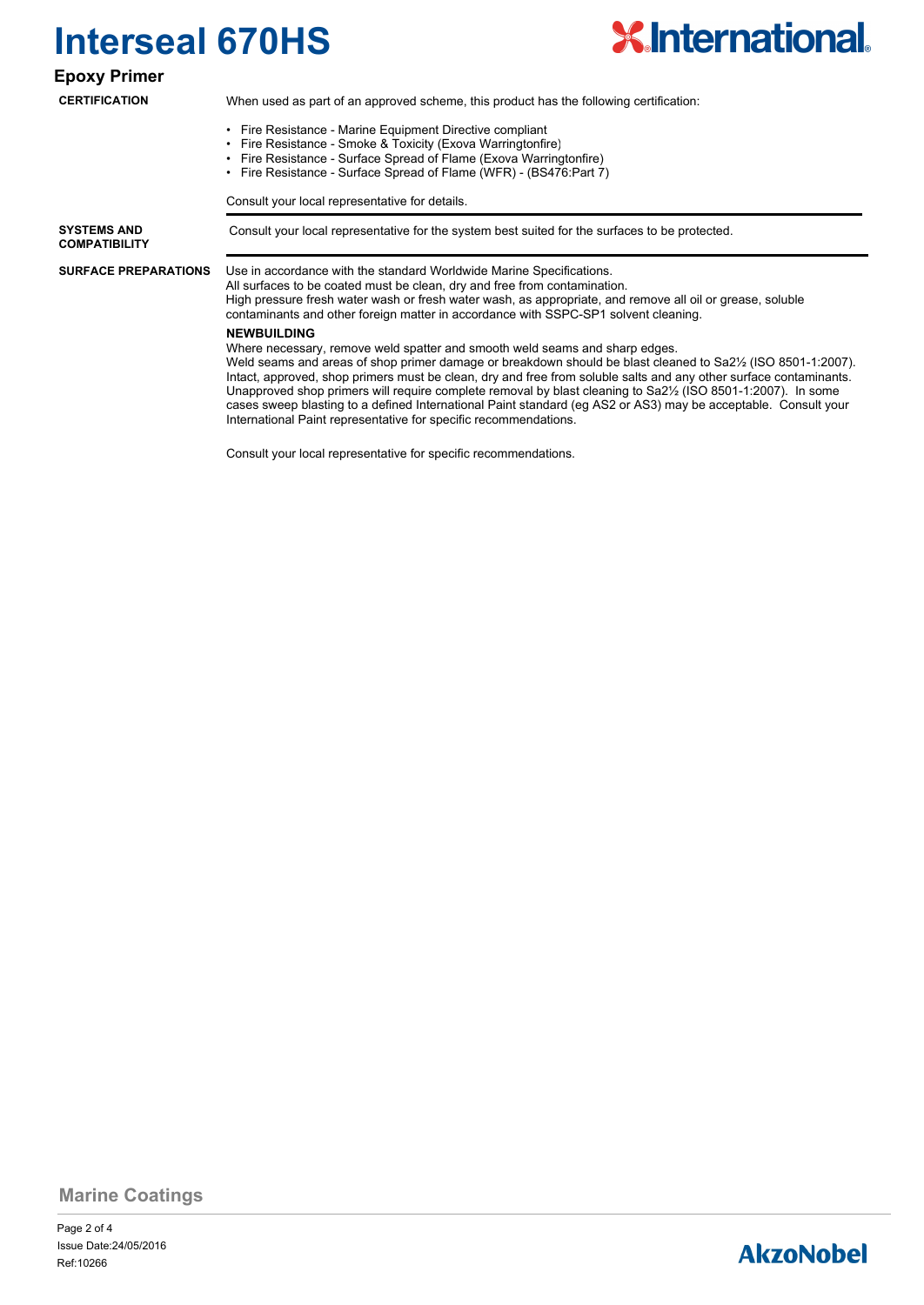

### **Epoxy Primer**

| <b>APPLICATION</b>                |                                                                                                                                                                                                                                                                                                                                                                                                                                                                                                                                                                                                                                                                                                                                                                                                                                                                                                                                                                                                                                           |  |  |  |
|-----------------------------------|-------------------------------------------------------------------------------------------------------------------------------------------------------------------------------------------------------------------------------------------------------------------------------------------------------------------------------------------------------------------------------------------------------------------------------------------------------------------------------------------------------------------------------------------------------------------------------------------------------------------------------------------------------------------------------------------------------------------------------------------------------------------------------------------------------------------------------------------------------------------------------------------------------------------------------------------------------------------------------------------------------------------------------------------|--|--|--|
| <b>Mixing</b>                     | Material is supplied in two containers as a unit. Always mix a complete unit in the proportions supplied. Once the<br>unit has been mixed it must be used within the working pot life specified.<br>(1) Agitate Base (Part A) with power agitator.<br>(2) Combine entire contents of Curing Agent (Part B) with Base (Part A) and mix thoroughly with power agitator.                                                                                                                                                                                                                                                                                                                                                                                                                                                                                                                                                                                                                                                                     |  |  |  |
| <b>Thinner</b>                    | Use International GTA220 only in exceptional circumstances. DO NOT thin more than allowed by local<br>environmental legislation.                                                                                                                                                                                                                                                                                                                                                                                                                                                                                                                                                                                                                                                                                                                                                                                                                                                                                                          |  |  |  |
| <b>Airless Spray</b>              | Recommended<br>Tip Range 0.45-0.58 mm (18-23 thou)<br>Total output fluid pressure at spray tip not less than 176 kg/cm <sup>2</sup> (2500 p.s.i.)                                                                                                                                                                                                                                                                                                                                                                                                                                                                                                                                                                                                                                                                                                                                                                                                                                                                                         |  |  |  |
| <b>Conventional Spray</b>         | Application by conventional spray is not recommended.                                                                                                                                                                                                                                                                                                                                                                                                                                                                                                                                                                                                                                                                                                                                                                                                                                                                                                                                                                                     |  |  |  |
| <b>Brush</b>                      | Application by brush is recommended for small areas only. Multiple coats may be required to achieve specified film<br>thickness.                                                                                                                                                                                                                                                                                                                                                                                                                                                                                                                                                                                                                                                                                                                                                                                                                                                                                                          |  |  |  |
| Roller                            | Application by roller is recommended for small areas only. Multiple coats may be required to achieve specified film<br>thickness.                                                                                                                                                                                                                                                                                                                                                                                                                                                                                                                                                                                                                                                                                                                                                                                                                                                                                                         |  |  |  |
| <b>Cleaner</b>                    | International GTA220/GTA822                                                                                                                                                                                                                                                                                                                                                                                                                                                                                                                                                                                                                                                                                                                                                                                                                                                                                                                                                                                                               |  |  |  |
| <b>Work Stoppages and Cleanup</b> | Do not allow material to remain in hoses, gun or spray equipment. Thoroughly flush all equipment with<br>International GTA220/GTA822. Once units of paint have been mixed they should not be resealed and it is advised<br>that after prolonged stoppages work recommences with freshly mixed units.<br>Clean all equipment immediately after use with International GTA220/GTA822. It is good working practice to<br>periodically flush out spray equipment during the course of the working day. Frequency of cleaning will depend<br>upon amount sprayed, temperature and elapsed time, including any delays. Do not exceed pot life limitations.<br>All surplus materials and empty containers should be disposed of in accordance with appropriate regional<br>regulations/legislation.                                                                                                                                                                                                                                              |  |  |  |
| Welding                           | In the event welding or flame cutting is performed on metal coated with this product, dust and fumes will be<br>emitted which will require the use of appropriate personal protective equipment and adequate local exhaust<br>ventilation. In North America do so in accordance with instruction in ANSI/ASC Z49.1 "Safety in Welding and<br>Cutting."                                                                                                                                                                                                                                                                                                                                                                                                                                                                                                                                                                                                                                                                                    |  |  |  |
| <b>SAFETY</b>                     | All work involving the application and use of this product should be performed in compliance with all<br>relevant national Health, Safety & Environmental standards and regulations.                                                                                                                                                                                                                                                                                                                                                                                                                                                                                                                                                                                                                                                                                                                                                                                                                                                      |  |  |  |
|                                   | Prior to use, obtain, consult and follow the Material Safety Data Sheet for this product concerning health<br>and safety information. Read and follow all precautionary notices on the Material Safety Data Sheet and<br>container labels. If you do not fully understand these warnings and instructions or if you can not strictly<br>comply with them, do not use this product. Proper ventilation and protective measures must be provided<br>during application and drying to keep solvent vapour concentrations within safe limits and to protect<br>against toxic or oxygen deficient hazards. Take precautions to avoid skin and eye contact (ie. gloves,<br>goggles, face masks, barrier creams etc.) Actual safety measures are dependant on application methods<br>and work environment.<br><b>EMERGENCY CONTACT NUMBERS:</b><br>USA/Canada - Medical Advisory Number 1-800-854-6813<br>Europe - Contact (44) 191 4696111. For advice to Doctors & Hospitals only contact (44) 207 6359191<br>R.O.W. - Contact Regional Office |  |  |  |

**Marine Coatings**